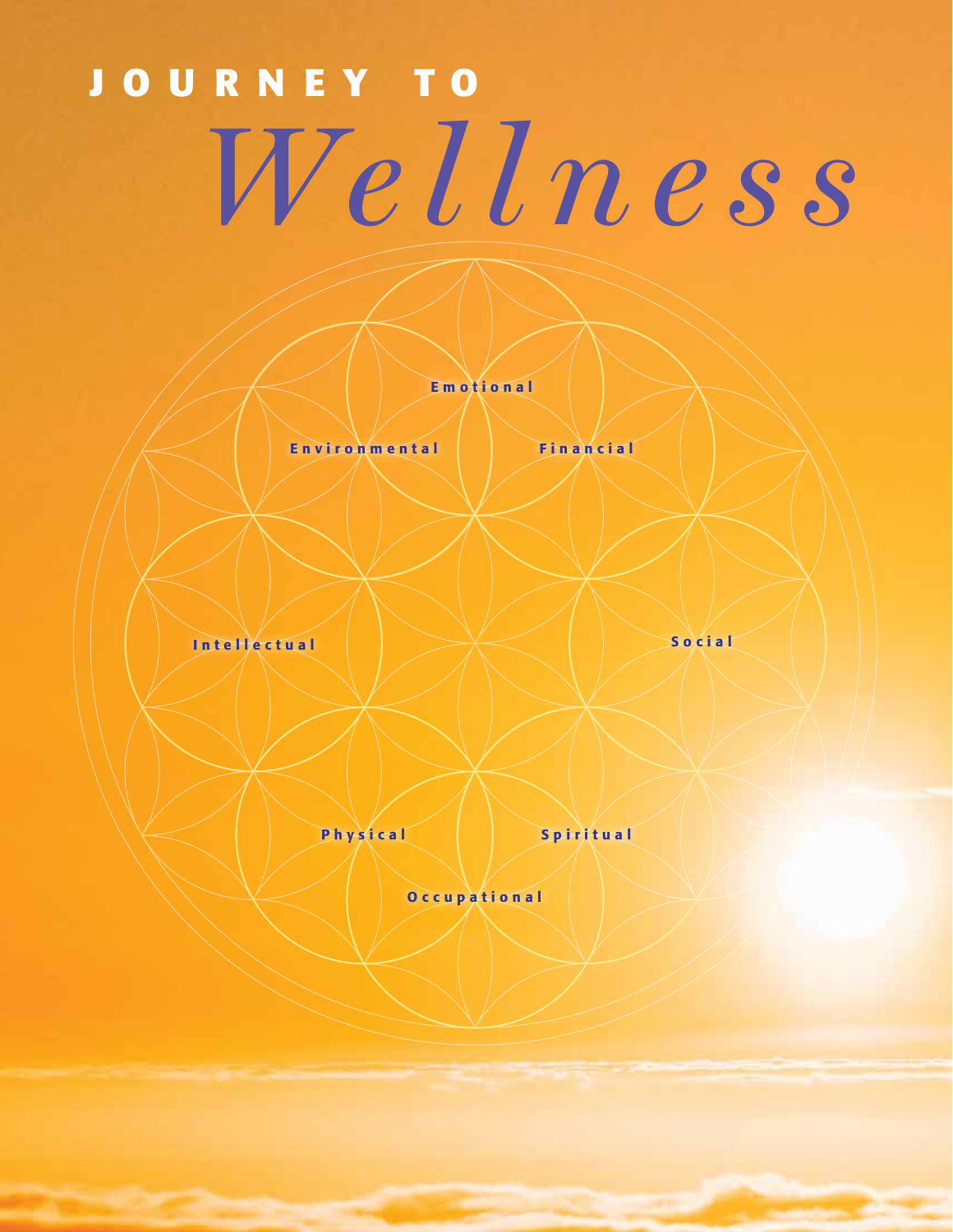Certain patterns of thinking and feeling can fuel unhealthy habits and behaviors. These patterns include insecurity, self-sabotage, and self-criticism, which can lead to neglecting your own health and wellness. Sometimes people let go of the things that help them feel well and strong, like hobbies and creative activities. Sometimes people let go of the people who help them feel well and strong, like friends and family.



# Overview

Welcome to your own Journey to Wellness where you will find new ideas to use to begin or continue on your personal journey, no matter where you are in your life. If you have ever experienced chronic stress, addiction, trauma, or another life challenge, you will find examples here that have helped many to pursue and continue a journey to wellness, along with reminders about the importance of doing these simple activities and actions.



#### AIM FOR PROGRESS, NOT PERFECTION.

The Journey to Wellness will help you create patterns of thinking, feeling, and doing to restore a sense of wellness. Planning to do just a single activity each day will make it more likely that you will complete it.

Remember that you won't always have the energy to take the actions you planned. Some days will be easier than others. Beating yourself up is not helpful. Instead, focus on the action you did take and will take. Remind yourself that tomorrow is a new day.

Swarbrick, M., DiGioia-Laird, V., Estes, A., Kavalkovich, S., Nemec, P., Pelland, J., Stewart, B., Treitler, P., Baldomero, J. (2022, February). Journey to Wellness. Piscataway, New Jersey: Center of Alcohol & Substance Use Studies, Graduate School of Applied and Professional Psychology, Rutgers University.

#### **Acknowledgments**

These materials were developed using funds from an unrestricted grant through Indivior.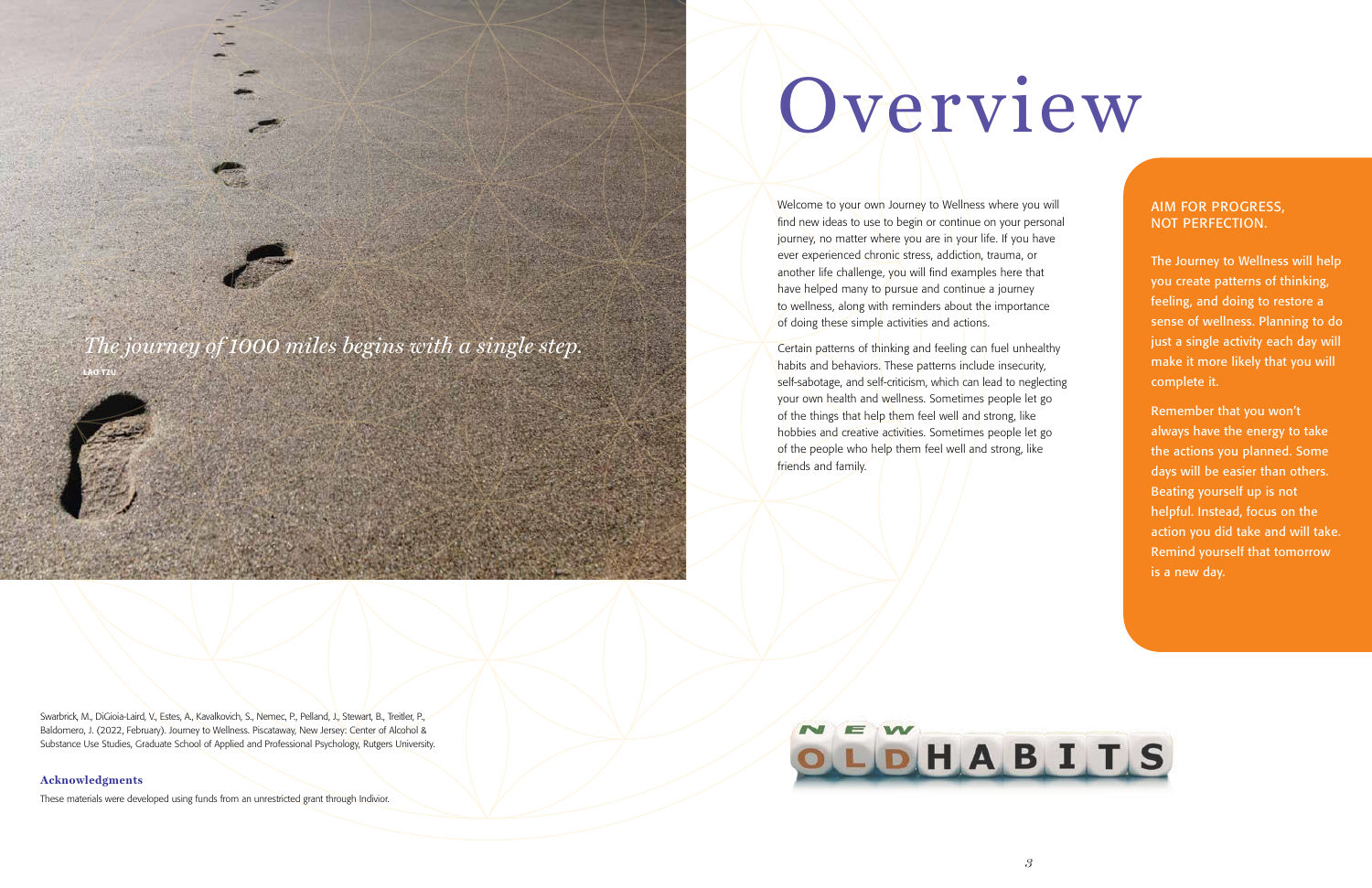Wellness activities are helpful for anyone, whether they count recovery in days or years or if they are supporting someone else. It's important to do what works for you; everyone's experiences are different, so what works well for others might not be the right fit for you.

Focus on solutions, not problems. Emphasize positive actions by appreciating what you can do today. It doesn't matter what you did yesterday.

dimensions shown in the image below. Each dimension can affect your overall wellness, including how long you live (longevity) and how well you live (quality of life).

## EIGHT DIMENSIONS OF WELLNESS

Recognizing the need for physical activity, diet, sleep and nutrition. Occupational

The image illustrates the idea that all eight dimensions are inter-connected. Your life roles, such as family member, friend, worker, volunteer, student, colleague, parent, spouse, and community member, require you to plan daily activities, and ignite your wellness passions.



THINK ABOUT YOUR OWN STRENGTHS AND NEEDS IN EACH OF THE DIMENSIONS.

#### Intellectual

Recognizing creative abilities and finding ways to expand knowledge and skills.

#### Emotional

# Wellness incorporates the eight<br>dimensions shown in the image<br>below. Each dimension can affe JOINS KNOWLEDGE WITH ACTION A PATH TO

Coping effectively with life and creating satisfying relationships.

#### Environmental

Good heath by occupying pleasant, stimulating environments that support well-being.

#### Physical

Personal satisfaction and enrichment derived from one's work.

#### Spiritual

Expanding our sense of purpose and meaning in life.

#### Financial

Satisfaction with current and future financial situations.

#### Social

Developing a sense of connection, belonging, and a well-developed support system.

Experiences like stress, trauma, disappointment, and loss can affect your wellness and upset the balance in your life. Focusing on your own wellness dimension needs and strengths help you live each day fully and productively.

#### DAILY WELLNESS ACTIVITIES HELP YOU MANAGE STRESS AND BUILD PURPOSE.

You can glance at Journey to Wellness to remind you of activities you can do each day. This will help you remember to connect with others, relax, get good sleep, and do things for yourself and others. The suggestions for daily actions come from practical ideas shared by people in recovery that have helped them start and continue their own wellness journey.

You can reflect on any section of Journey to Wellness whenever you have time. Remember your strengths and gifts. You have the power to strengthen you own wellness over your lifetime.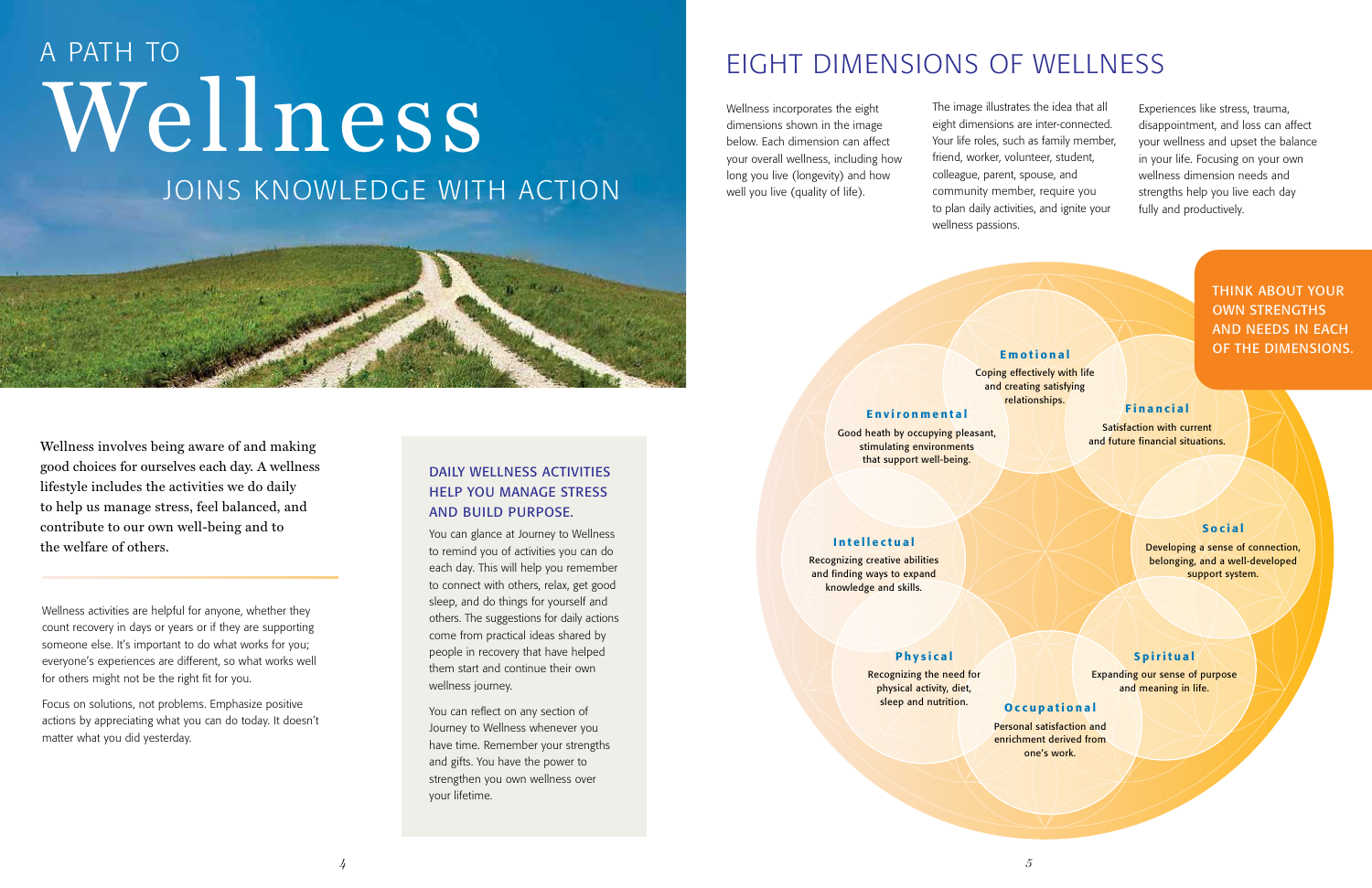Daily actions means that you plan and then do. The more specific your plan, the more likely you will follow through and DO!

Daily actions can include a variety of wellness activities. Choose activities that make you feel good or accomplished. Choose activities that will boost your mood. Plan activities that directly and indirectly benefit you and people around you.

commitment to your own wellness. A plan of one or two actions daily provides structure helping you focus and organize your day. Doing even one action can give you a positive target and sense of purpose. This is especially important when things get stressful or if triggers arise. I will make my belping you focus and organize your day. Doing<br>
I will make my helping you focus and organize your day. Doing<br>
thank me for.

Wellness involves being aware of and planning simple activities each day. Start by doing what works now or what has worked well for you before.



**Why Daily Actions are Important**

### Daily plans can be motivating and inspire

# Daily Actions FOR WELLNESS

Many people report that a daily plan is essential for wellness. Making a daily list, by using a worksheet, calendar, or planner to schedule each activity is helpful for getting unstuck when you feel unmotivated or depressed. Many have said a written commitment or list is helpful because you can take time at the end of the day to cross things off, reschedule, or revise your priorities.

Limiting yourself to one or two actions each day is doable. It is good to keep busy and be productive, but it's also important not to over-commit or over-promise.

Over time, these simple daily actions for your wellness will become healthy habits. Before you know it, wellness activities will define your daily routines.

## I will do something today that my future self will

wellness a priority by taking one positive action today.

EVEN IF YOU'RE HAVING A HARD DAY AND FEELING UNMOTIVATED, TRY TO COMPLETE JUST ONE DAILY ACTION. AFTER YOU COMPLETE YOUR DAILY ACTION, APPRECIATE YOURSELF FOR FOLLOWING THROUGH!



#### THE FOUR DAILY ACTIONS

In this guide you will find examples of action ideas that have already helped others. These ideas are summarized in four categories:







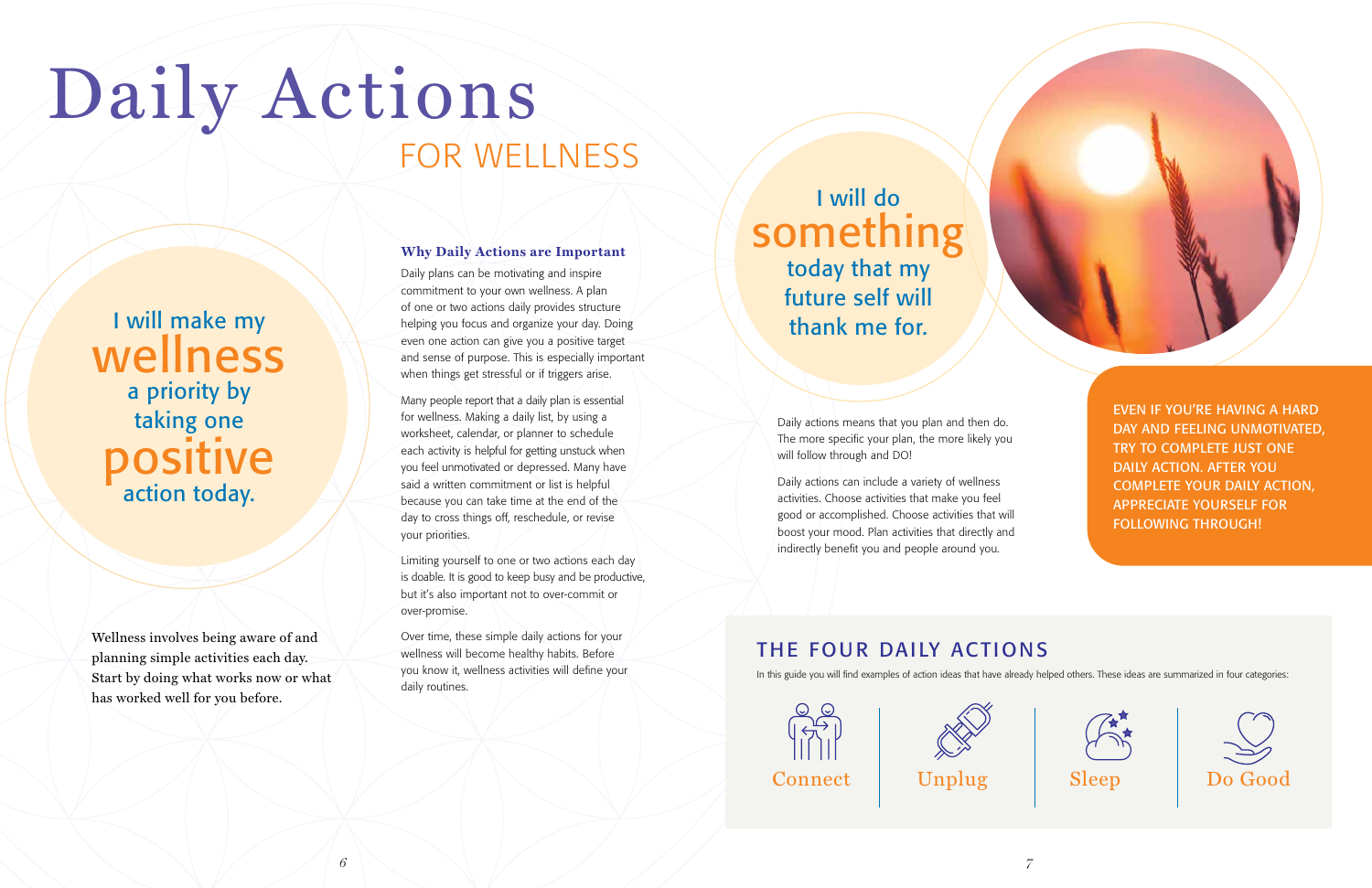The quality of the connection matters. Disconnect from things and relationships that do not serve you. Stay connected with people you care about and people who care about you. Build connections with positive uplifting people.

#### **Why Connecting is Important**

Connection provides support and motivation. The right people can help shift you towards more positive feelings, while other, less supportive people can trigger difficult emotions. Providing and receiving empathy, encouragement, and validation are very important for emotional wellness.

YOU CAN CONNECT BY TALKING TO A FRIEND, NEIGHBOR, OR CO-WORKER, BY SMILING AT A STRANGER, OR THROUGH A HEART-TO-HEART CONVERSATION WITH SOMEONE YOU CARE ABOUT.

People help one another. You connect by being emotionally available for others and by reaching out when you need someone to be available for you. You may find support through a friend, family member, or another like-minded individual.

- Give or receive support.
- Check in with a friend, family member, neighbor, co-worker, or classmate—anyone who will not stand in the way of your recovery.
- Put away the phone and be present when you're with someone in person.
- Share an inspirational message.
- Get out and be around people, even if they're not your friends or family.
- **Use virtual connections. Online meetings,** classes, chat forums, apps, are just a few examples.
- If you're not in the mood to talk, simply texting a couple of people can be helpful. Send a meme or just say hello. Maybe even send an old-fashioned letter! It's still great to stay in touch.

## I will connect with one person who supports my wellness

#### Here are some ideas:

# Connect TO CONNECT IS TO JOIN TOGETHER.

*The most important things in life are the connections you make with others.*

*8 9*

You can connect with people in many ways such as conversation, sharing common interests, or just sitting quietly together.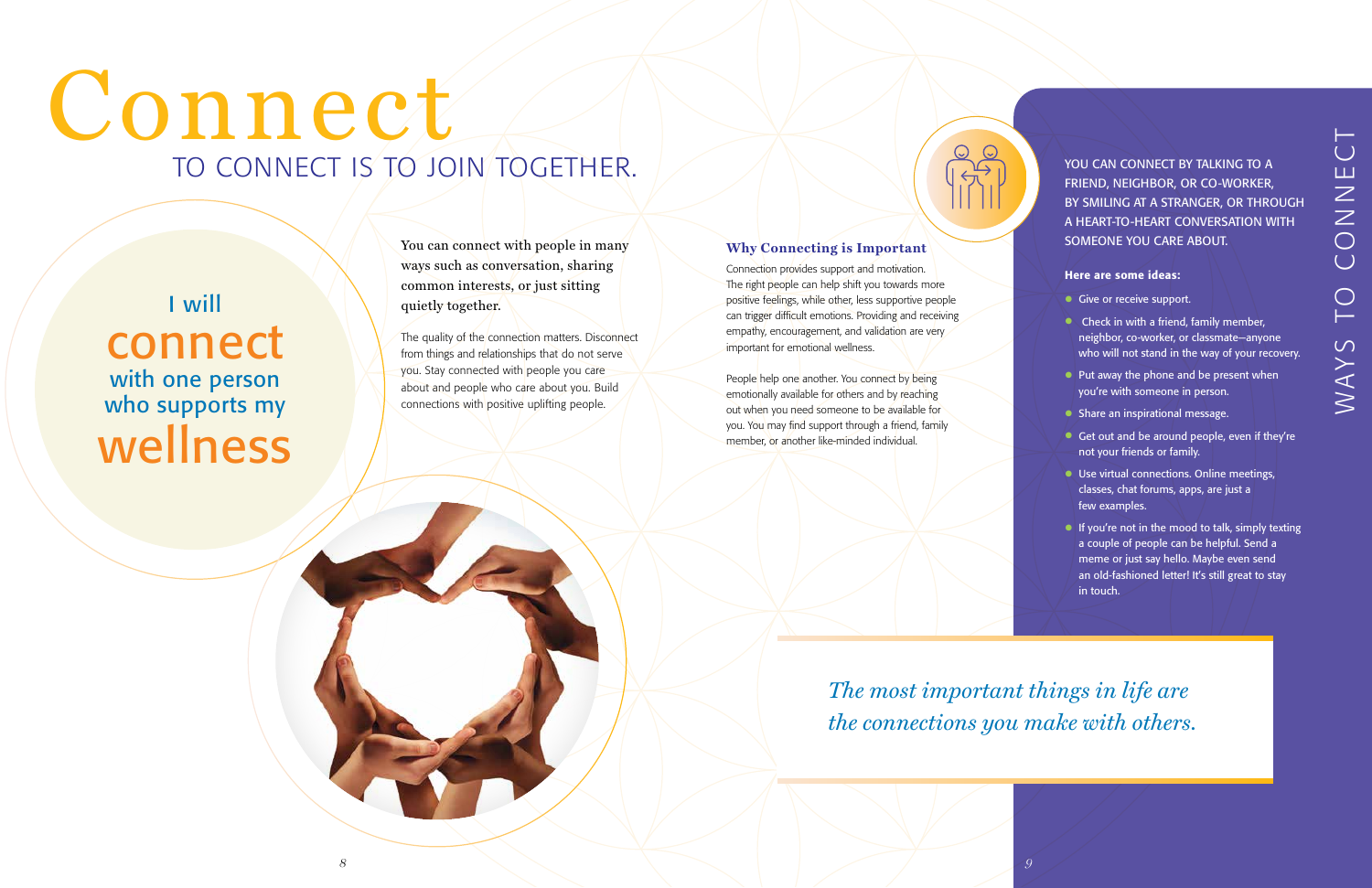This means taking a small break, even a minute or less, to relax. Literally unplug from technology, activities, or whatever is happening around you. Taking a few moments for a few deep breaths, closing your eyes or looking out a window can help you disconnect if stress is building.

#### **Why Unplugging is Important**

Unplugging can clear your mind to de-stress. This can help you be more aware of your surroundings, making you more in touch with your needs and feelings.

Taking a few minutes to unplug can really help you disconnect from your stress or remove an obstacle or blockage. It can be grounding and calming when you feel overwhelmed or anxious. Unplugging even for just a short time can help you refocus.

> *Almost everything will work again if you unplug it for a few minutes, including you.*

ANNE LAMOTT

I will pause in the moment to breathe in, breathe out

#### SOME PEOPLE LIKE TO USE THE IDEA OF THE ACRONYM RAIN: **R**ecognize what's going on **A**llow the experience to be there just as it is **I**nvestigate with kindness

# Unplug MAKE TIME IN YOUR DAY TO UNPLUG.

**N**urture with self-compassion and Natural awareness

#### Here are some strategies you can use:

- Pause what you are doing and tune in to your body and breath.
- Notice where you are.
- Take a deep breath. It is calming, and the extra dose of oxygen increases your brain's thinking ability.
- Meditation might include a daily reading for reflection and inspiration or a guided meditation. Doing this when you wake up starts the day on a positive note.
- Give yourself permission to have fun.
- Go skating, biking, or take a walk outside (with or without a dog).
- Take a power nap.
- Sit outside in a place you like.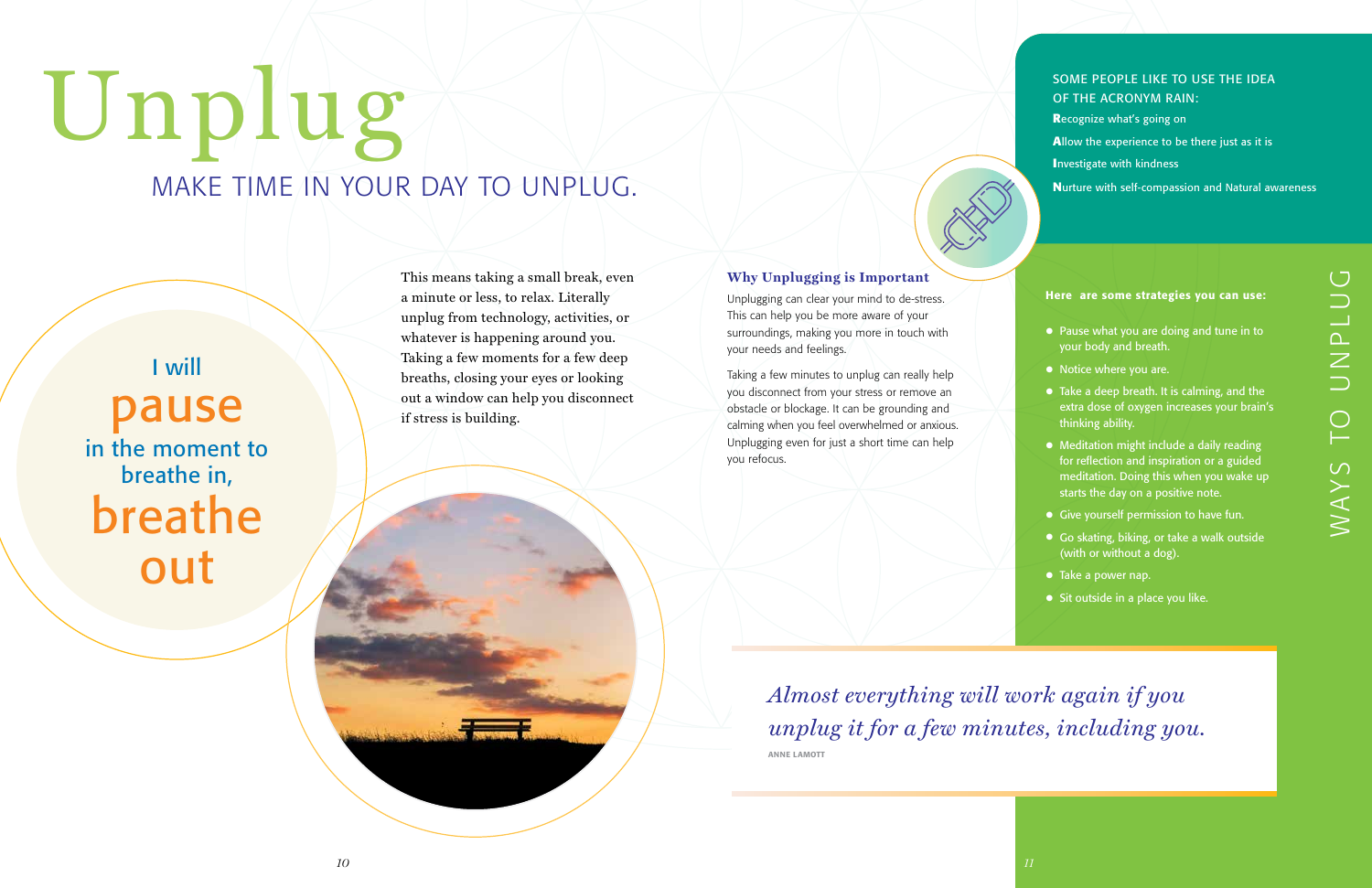## I will do one thing to help me get good quality sleep

# Sleep

Getting enough quality sleep (7-9 hours each night) refreshes your mind and mood and helps your body heal. Sleep is extremely important, but unfortunately, many things can get in the way of a good night's sleep.

#### **Why Sleep is Important**

Sleep is important for memory and learning. Sleep can help your immune system, heart, and self-control. When you get a good night's sleep you can manage your emotions, think clearly and logically, and make reasonable decisions.

Sleep is an important priority for good health, though many people find it difficult to get a restful sleep. Sleep challenges are common and can lead to many problems. Poor sleep, or interrupted sleep, can lead to physical, social, emotional, and even financial problems.

#### SLEEP HABITS AND THE RIGHT ENVIRONMENT CAN HELP YOU GET A RESTFUL SLEEP.

#### Here are some ideas that can help.

- Commit to making sleep a priority.
- Go to sleep and wake up at the same time every day.
- Be careful not to get too much sleep.
- Plan a consistent daily routine, to help relieve stress during the day.
- Avoid TV, cell phone, and other electronics before sleep, as they give out "blue light" that can disrupt your sleep cycle.
- Move electronics out of the bedroom or turn them off at least a half-hour before you go to sleep.
- A dark cool space can help—try blackout curtains or a sleep mask.
- Try sleep meditations, ambient sounds like rain or waves, or calming music when falling asleep.
- Although power naps can be a good way to unplug, avoid long naps during the day,

*I cherish my relationship with sleep.*

## SLEEP IS A NATURAL STATE OF REST FOR THE MIND AND BODY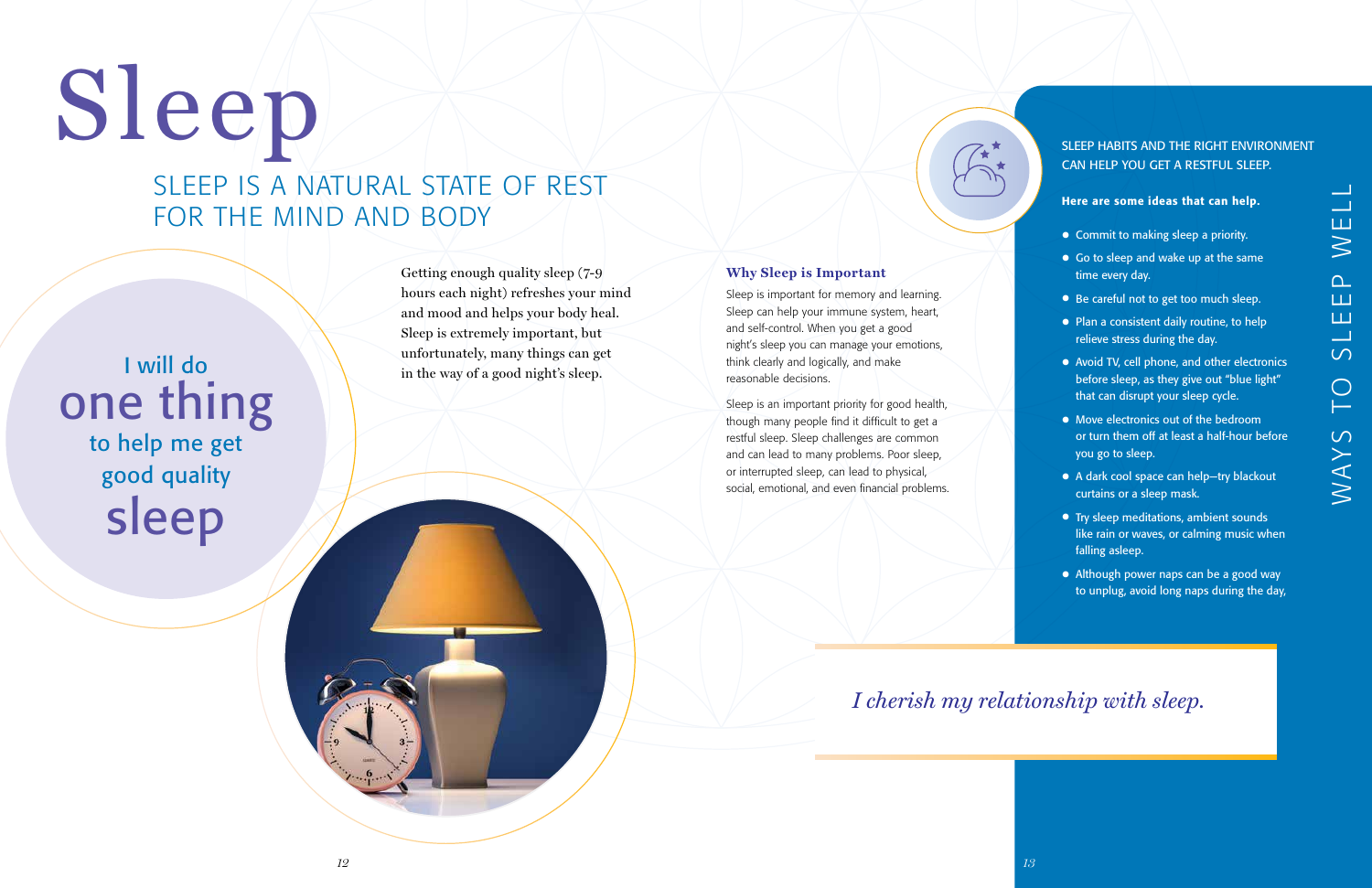Do good without advertising what you are doing. No one will even notice that you picked up a piece of trash on the street or straightened up a messy space, but it will make you feel a sense of accomplishment. Be selfless instead of selfish.

You can do good for people you know, for strangers, and for yourself.

Detach yourself from the outcomes—do good for its own sake, not because you expect to be paid back.

#### **Why Doing Good is Important**

- Give a compliment.
- Do something needed without being asked.
- Thank someone for something they did for you.
- Clean up after someone else.
- Buy a coffee for someone.
- Hold the door open.
- Let someone cut in front of you in line at the store or in traffic.
- Cook for someone.
- Do something good for the environment.
- Engage in a cause you care about.
- Share your experience, strength, and hope.

Doing good can have a huge impact on your emotional, physical, social, intellectual, environmental, financial, occupational, and spiritual wellness. For many, doing good makes them feel better about themselves because they contributed to making the world a better place. Doing good can help you reduce isolation for yourself or others. It helps to keep things in perspective.

Doing good is contagious. The more you do for others, the more you do for yourself. When you do good, that kindness often comes back to you and people around you.

# Do Good FOR YOURSELF AND OTHERS

#### SMALL ACTS OF KINDNESS FOR OTHERS:

#### SMALL ACTS OF KINDNESS FOR SELF:

- Take a moment to think of what you appreciate and what makes you feel grateful. Share your gratitude with someone else.
- Create your own music and allow yourself to listen.
- Humble yourself.
- Smile, even if you are alone.
- Be you and only you.
- Remember that doing good for others also is doing good for you.
- Be kinder to yourself than you think you should be.

## I will do something for for someone without expecting anything in return

Doing good is reaching out, giving back, and sharing kindness with others and the rest of the world. Make a commitment every day to do something good for others, which in turn also helps you.

*Do a little bit of good. It is those little bits of good put together that overwhelm the world.*

DESMOND TUTU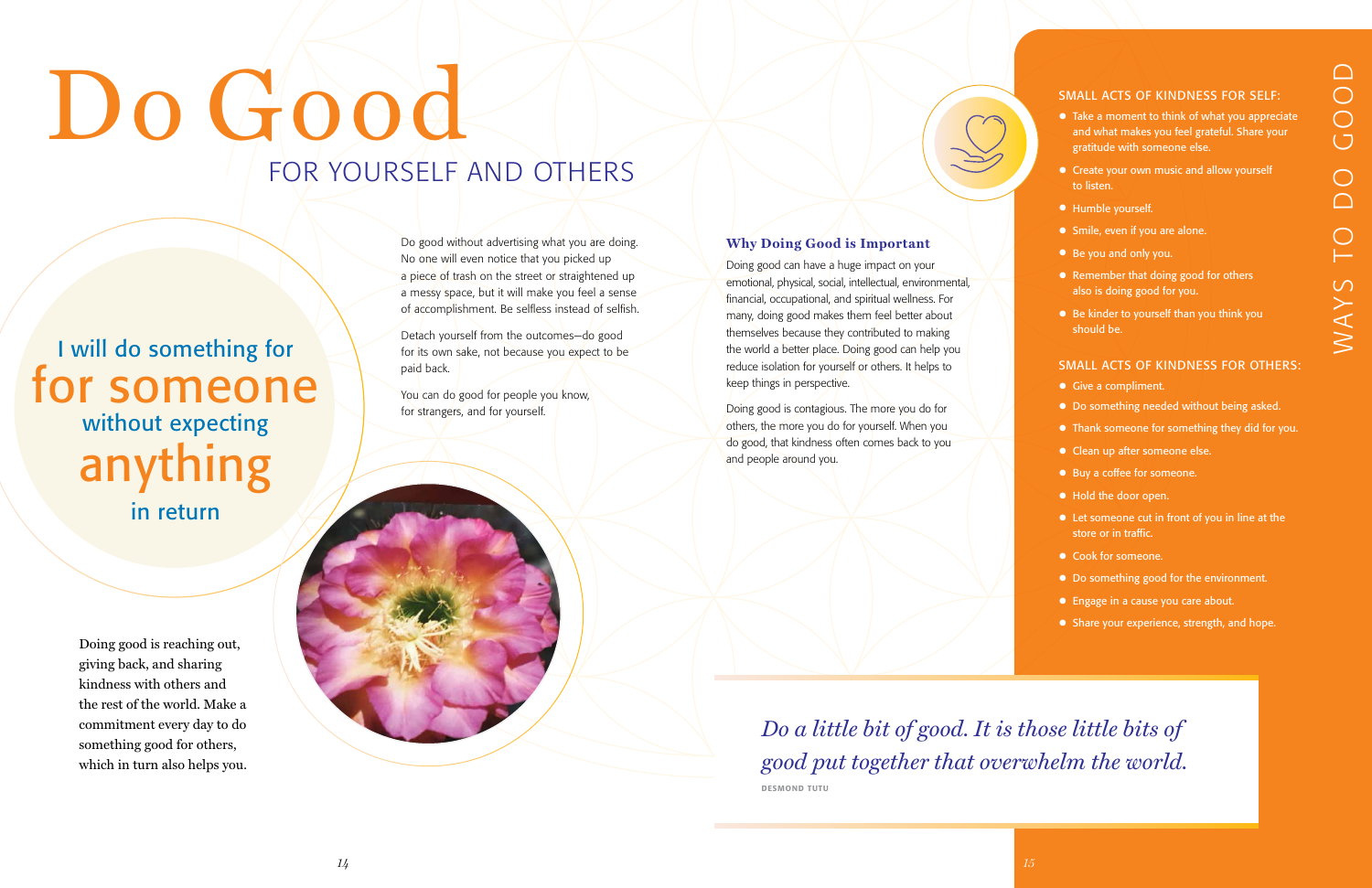#### **The Journey**

The daily wellness activities you practice will eventually become routines. Wellness routines can help you manage stress, feel balanced, and benefit both yourself and others.

## Journey TO WELLNESS

Keep this Journey to Wellness near you and refer to it each day. List specific strategies and do them, modifying them so they become your own, personal wellness plan. Soon these practices will become a natural part of your life. Enjoy the Journey!



## NOTES:

The journey to wellness can start with finding a simple way to Connect, taking a moment to Unplug, doing one thing to help you Sleep, and including acts that Do Good for yourself and others.

Daily wellness activities can boost your mood or energy. Plan at least one wellness action each day.

Attitude is the frame in which you view the world and the mood for your day's activities. Focus on your wellness strengths when you wake up and during the day.

Focus on wellness activities. Remember that wellness activities cross multiple dimensions.

For example, having a "walk and talk" outdoors with a friend can help you Connect, while improving your physical, social, emotional, and environmental wellness. When you Unplug or Sleep, you're supporting the emotional and physical dimensions. Doing Good can help your spiritual, social, environmental, and other wellness dimensions.

#### **Balance** B

You have the control to choose from the many wellness activities. Make the correct choices that work best for you.

#### **Control and Choice** C

#### PRACTICE YOUR ABCs!

#### **A** ) Activity and Attitude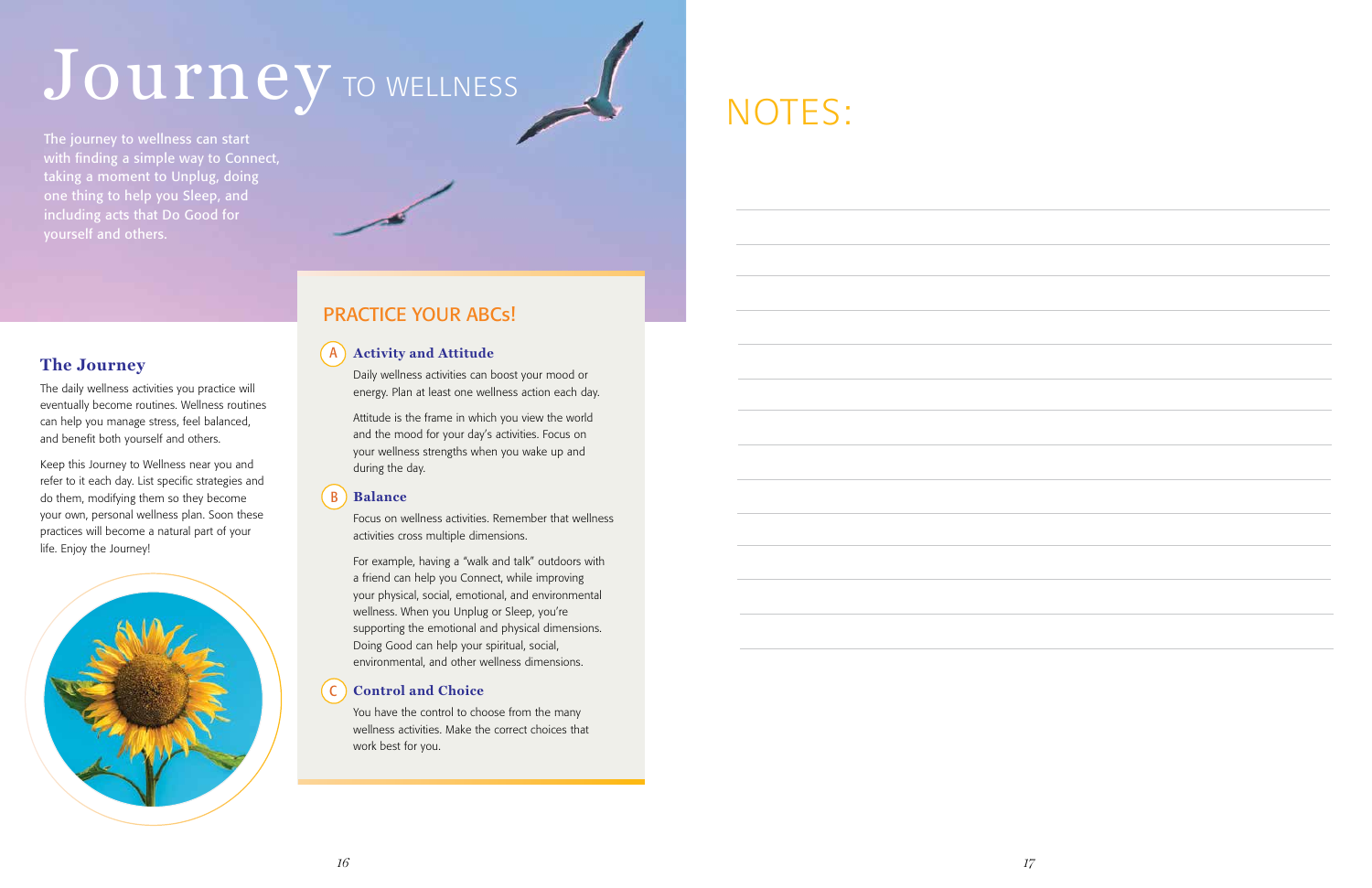*There are only two days in the year when nothing can be done. One is called yesterday and other is called tomorrow, so today is the right day to love, believe, do, and mostly live.* -DALAI LAMA



# Actions DAILY

Creating wellness involves focusing on a few simple steps each day. You can choose one or two daily actions. When you find one that works, consider ways to do it more often so it becomes a consistent wellness activity. In the spaces below, you may like to write down which daily actions work best for you as a reminder.



To download a copy of Journey to Wellness, visit: alcoholstudies.rutgers.edu/wellness. On the same website, you will find supplemental materials and resource links.